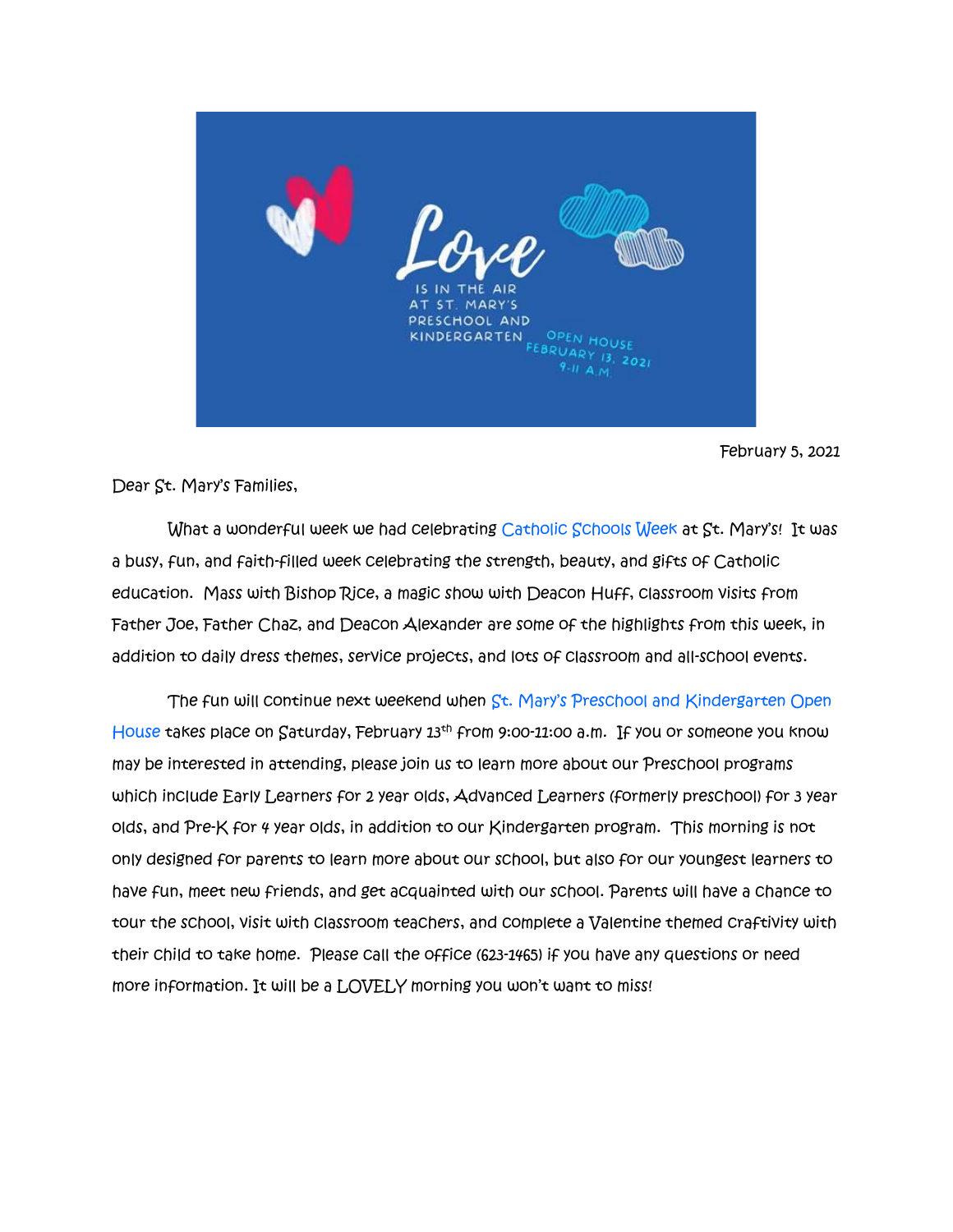



 One last event of Catholic Schools Week will be wrapping up on Monday, St. Mary's Penny War! St. Mary's will be donating all the proceeds from our penny war to Bishop Rice's Lenten Youth Mission of Mercy. This year, Bishop Rice has chosen Children's Haven in Joplin to be the recipient of ALL 26 diocesan schools in the Springfield-Cape Girardeau diocese. Proceeds will be sent to the Catholic Center in Springfield and one check will be presented to Children's Haven to help with fundraising efforts for a new playground for the children staying there. Children's Haven is a gift to the surrounding Joplin community for the services, care, and safety it provides to children and families during times of need. Unlike other types of accommodations, Children's Haven provides a safe haven for children when parents are unable to care for them due to illness, family emergencies, or other situations while being able to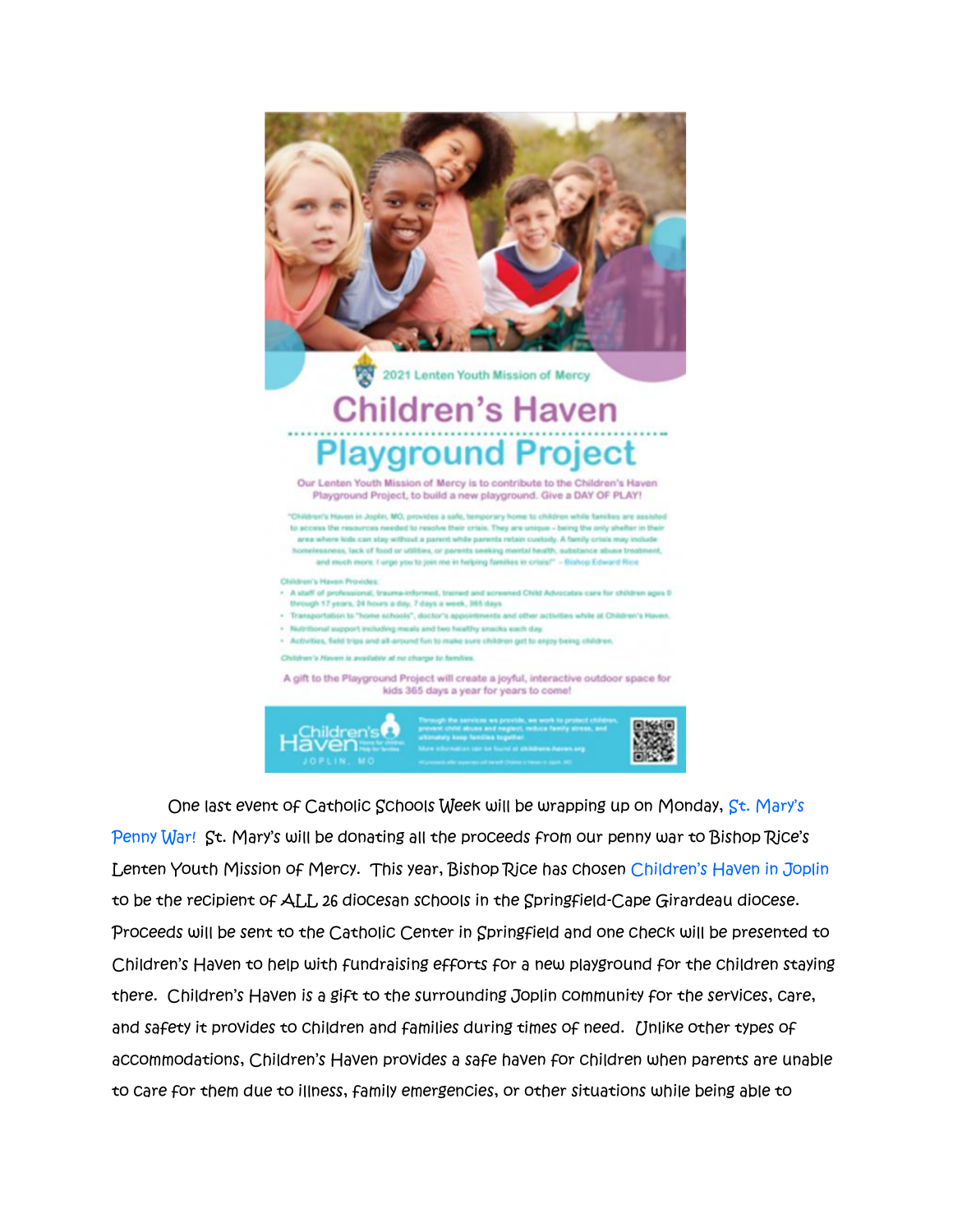retain custody of their children. St. Mary's has chosen Children's Haven as a recipient in Charity Dress Days before, but our diocese has never come together to support this deserving charity as a group. The winning class in the Early Learners-Kindergarten division will enjoy a popcorn and movie party, the winning class in the  $1^{\rm st}$ -5<sup>th</sup> grade division will enjoy a Free Dress Week (except for Friday due to Mass). Thank you for donating so thoughtfully and generously to help Children's Haven with their playground campaign!

Thank you to the families who generously donated pajamas and/or funds to Project Jammies during the week. With your help, St. Mary's will donate 75 new pairs of cozy pajamas to Project Jammies, a Joplin-based charity started by a former St. Mary's student. New pajamas are taken to Missouri hospitals and given to children who are patients so they have something more cozy and comforting to wear during their hospital stay than a drafty and scratchy hospital gown.

This year, Valentine's Day Parties will be on Friday, February 12th . This is also a noon dismissal day with After School Care and bus services between campuses available. We will be following the same format as Christmas parties, limiting parent involvement to providing games, activities, filled treat sacks, etc. for the festivities. Home and School will be providing doughnut holes, Chick-fil-A-a minis, drinks, and napkins for the parties. If you are a Room Parent for your child's class, please reach out to the teacher to see if she would like any help planning the party or additional treats for the snack. Thanks to everyone for being so understanding this year as we have adjusted the holiday parties, it is not an easy decision to make but one that is important for our school community's health and safety.

Your child brought home 2021 Spring Auction raffle tickets in her or his Communicator Envelope this afternoon. JACS will be hosting a raffle coinciding with the Tailgate 2021 Auction, with several exciting prizes. First prize will be \$1,885 (the year Catholic education was established in Joplin), second prize will be \$135 (the number of years since the founding), and third prize will be a \$50 restaurant gift certificate. 10 raffle tickets were included in your family's Communicator Envelope and each raffle ticket is \$5.00. We are asking for your help in selling the raffle tickets, which is always a great fundraiser for our school system. To make things even more fun, students will receive incentives when raffle tickets are sold. More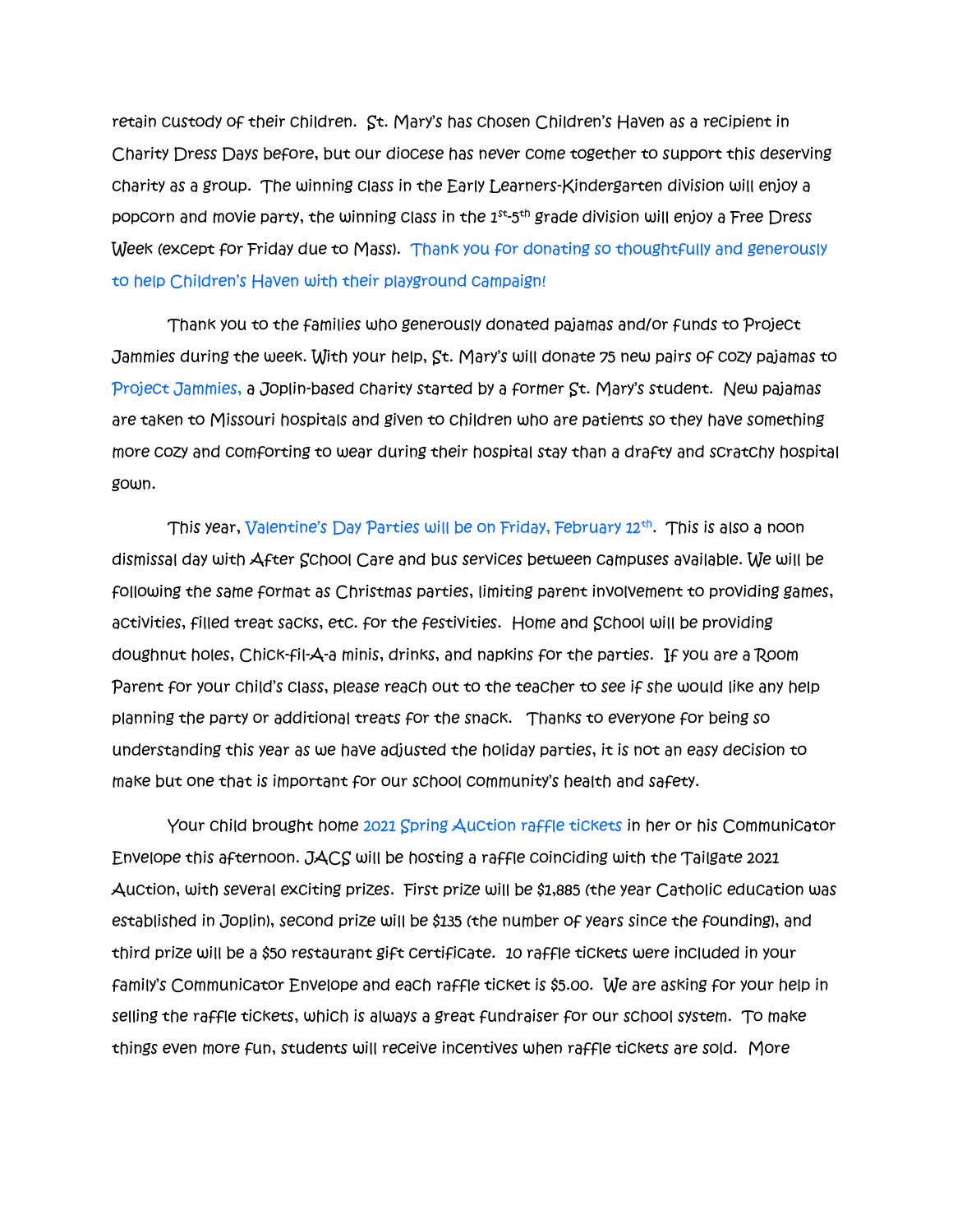information can be found on the letter that was included in the raffle ticket envelope. If you have any questions, please contact Tami Veer 417-540-0161.

As mentioned above, save the date for Saturday, April 24<sup>th</sup> for a great JACS event, the Annual Auction! It's time to a tailgate at St. Mary's! Here is a brief summary of the event, if you would like to volunteer to help please let us know!

## 2021 Joplin Area Catholic School Tailgate Annual Auction

When: April 24, 2021

Where: Join Virtually or Tailgate in the St. Mary's Parking Lot

Raffle Tickets available: Raffle Tickets are \$5 each or \$20 for 5 tickets-Prizes are \$1885(the year Catholic education started in Joplin), \$135 (how many years since the school was founded) and a \$50 dinner gift certificate.

## The Auction committee is currently looking for donations:

Would you be able to donate or know someone who has?

- Timeshare or Vacation Homes
- Hunting or Fishing Excursion/Trip
	- Airline Miles
	- Gift Certificates
		- Coolers
- Lawn Care Services/Landscaping services

Have a business that would be willing to donate to the Auction?

## Contact Stephanie Bradshaw, Auction Chair (316) 259-6593

Lindsey Bourne-Green Auction Co-Chair (417)483-9155

More details on<https://www.jacss.org/development/auction/>

God bless and take care, Joanne Lown [jlown@jacss.org](mailto:jlown@jacss.org)

Important Dates to Remember: